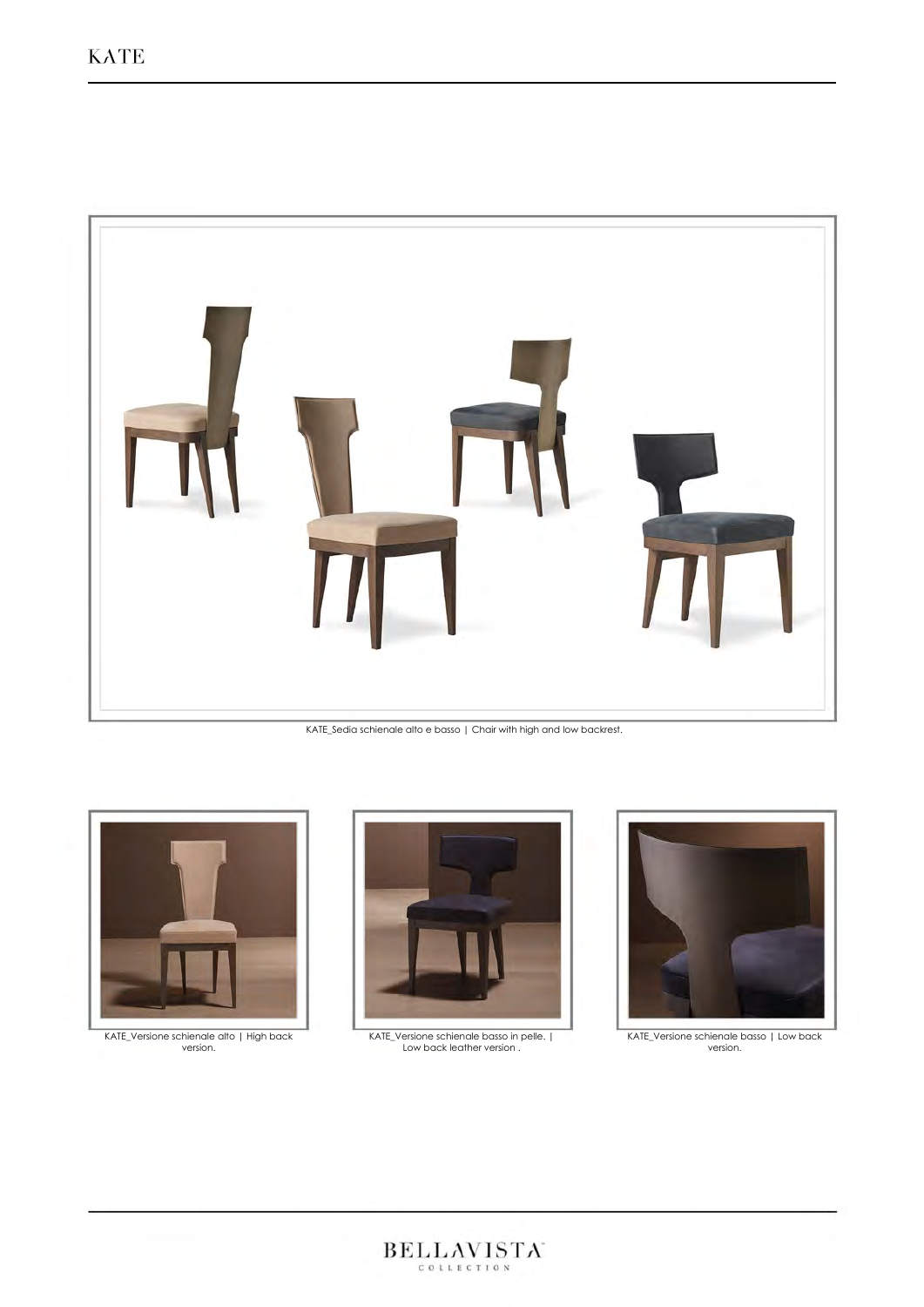# **KATE**

Sedia. Struttura in multistrato curvato di pioppo Italiano. Imbottitura in poliuretano espanso a quote differenziate. Base in massiccio di Frassino tinto Moka. Schienale in metallo, finitura Bronzo Antico. Schienale e seduta in tessuto o pelle. Rivestimento non sfoderabile.





### **FINITURE STANDARD |STANDARD FINISHES**



*FRM Frassino Moka Moka Ashwood*

#### **SCHIENALE |INNER BACK**



*BA Bronzo Antico Antique Bronze* 

## **RIVESTIMENTO | COVERS**

*TESSUTO O PELLE FORNITA DAL CLIENTE|FABRIC OR LEATHER PROVIDED BY THE CLIENT*

*TESSUTO CAT.A***|***FABRIC CAT. A* 

*TESSUTO CAT.B***|***FABRIC CAT. B*

*TESSUTO CAT.C***|***FABRIC CAT. C*

*TESSUTO CAT.LUSSO***|***FABRIC CAT.LUSSO*

*TESSUTO CAT. EXTRA LUSSO***|***FABRIC CAT. EXTRA LUSSO*

Chair. Structure in bented multilayer Italian poplar wood. Variable-density polyhuretane foam padding. Base in solid Moka stained Ashwood, rear back in metal, Antique Bronze finish. Inner back and seat upholstered in fabric or leather. Not Removable covers.